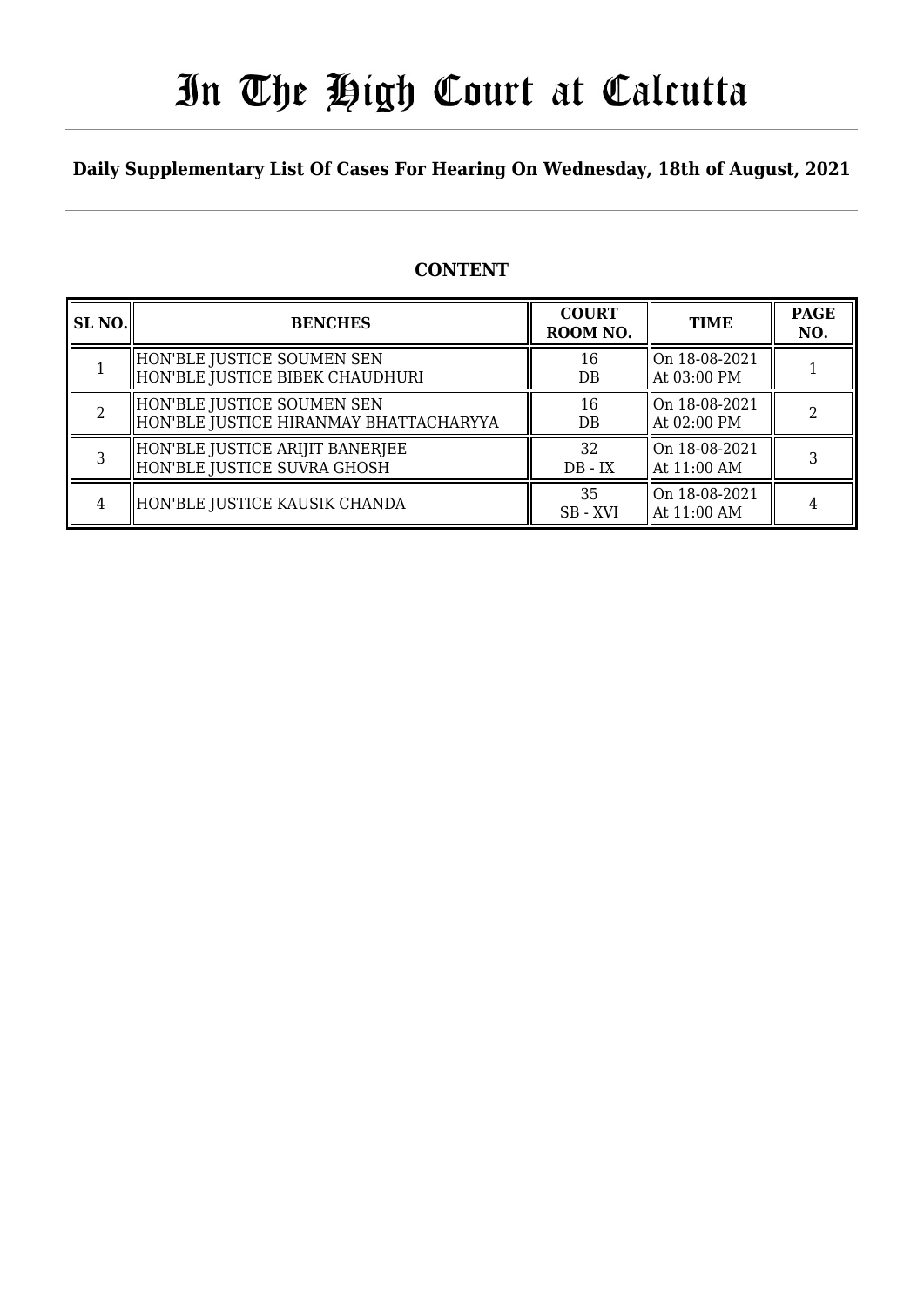

**DAILY CAUSELIST For Wednesday The 18th August 2021**

**COURT NO. 16**

**DIVISION BENCH (DB)**

**AT 3:00 PM**

**HON'BLE JUSTICE SOUMEN SEN HON'BLE JUSTICE BIBEK CHAUDHURI (VIA VIDEO CONFERENCE)**

**FROM PRINCIPAL BENCH**

#### **APPLICATION**

| CPAN/26/2019       | DR. SUKUMAR SAHA<br>VS<br>MS. PREETI SUDAN        | MRS. ANJILI NAG  |
|--------------------|---------------------------------------------------|------------------|
| wt2 WP.CT/143/2019 | DR. SUKUMAR SAHA<br>VS<br>UNION OF INDIA AND ORS. | MRS. ANJIILI NAG |

IA NO: CAN/2/2021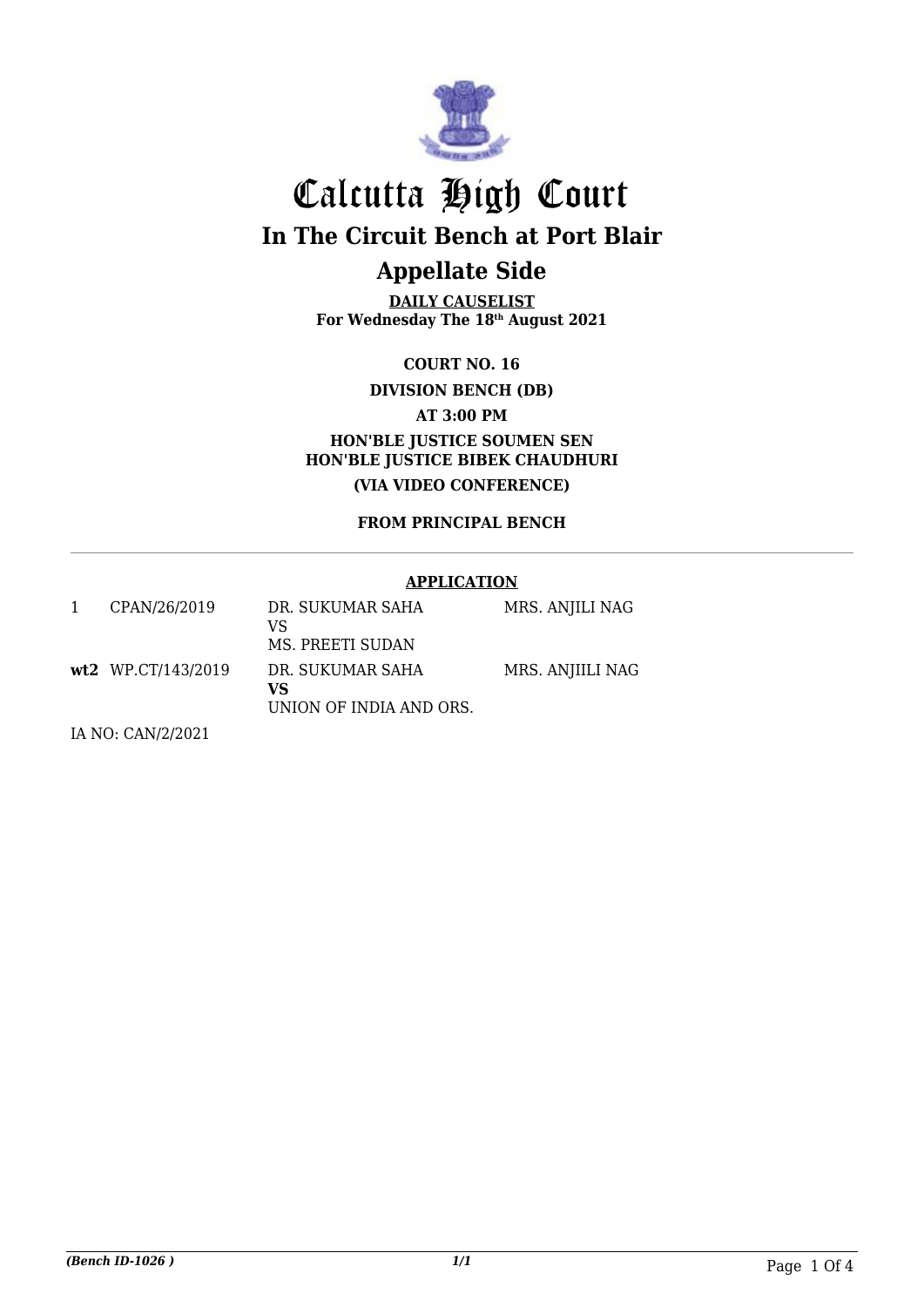

**DAILY CAUSELIST For Wednesday The 18th August 2021**

**COURT NO. 16**

**DIVISION BENCH (DB)**

**AT 2:00 PM**

**HON'BLE JUSTICE SOUMEN SEN HON'BLE JUSTICE HIRANMAY BHATTACHARYYA (VIA VIDEO CONFERENCE)**

**FROM PRINCIPAL BENCH**

#### **MOTION**

| 1 | WP.CT/170/2021 | THE LT. GOVERNOR<br>VS<br>YOHANNAN SAJEEVAN                     | KRISHNA RAO          |
|---|----------------|-----------------------------------------------------------------|----------------------|
| 2 | WP.CT/171/2021 | THE LIEUTENANT<br><b>GOVERNOR</b><br>VS<br><b>ESTHER SAMUEL</b> | KRISHNA RAO          |
| 3 | WP.CT/172/2021 | <b>MAHESH RAM</b><br>VS<br>THE UNION OF INDIA                   | <b>G.BINNU KUMAR</b> |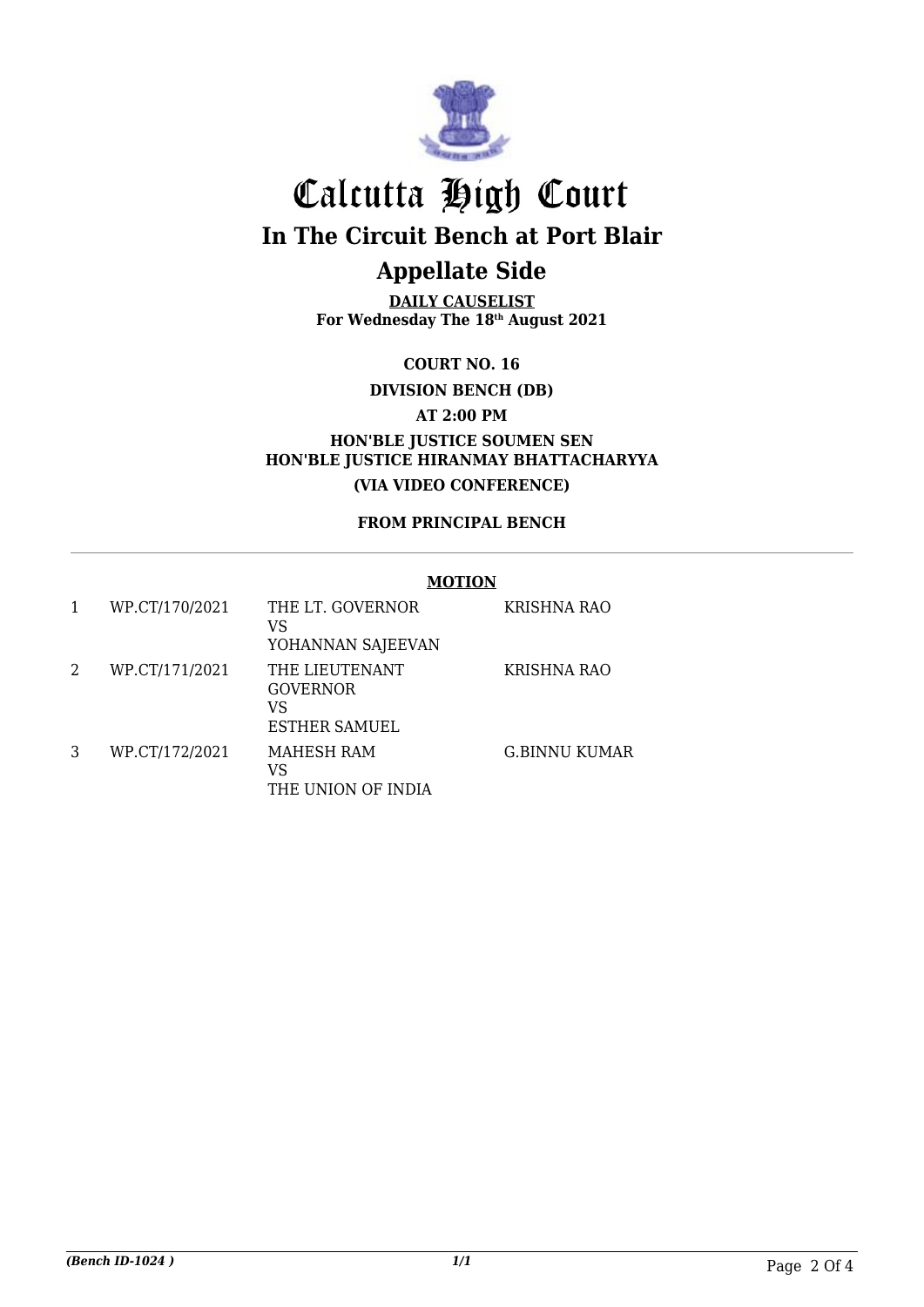

**DAILY CAUSELIST For Wednesday The 18th August 2021**

**COURT NO. 32**

**DIVISION BENCH (DB - IX)**

**AT 11:00 AM**

**HON'BLE JUSTICE ARIJIT BANERJEE HON'BLE JUSTICE SUVRA GHOSH (VIA VIDEO CONFERENCE)**

**FROM PRINCIPAL BENCH**

#### **APPLICATION FOR ANTICIPATORY BAIL**

1 CRM/5/2021 SANJAY MESHACK

VS THE STATE S. AJITH PRASAD KRISHNA RAO